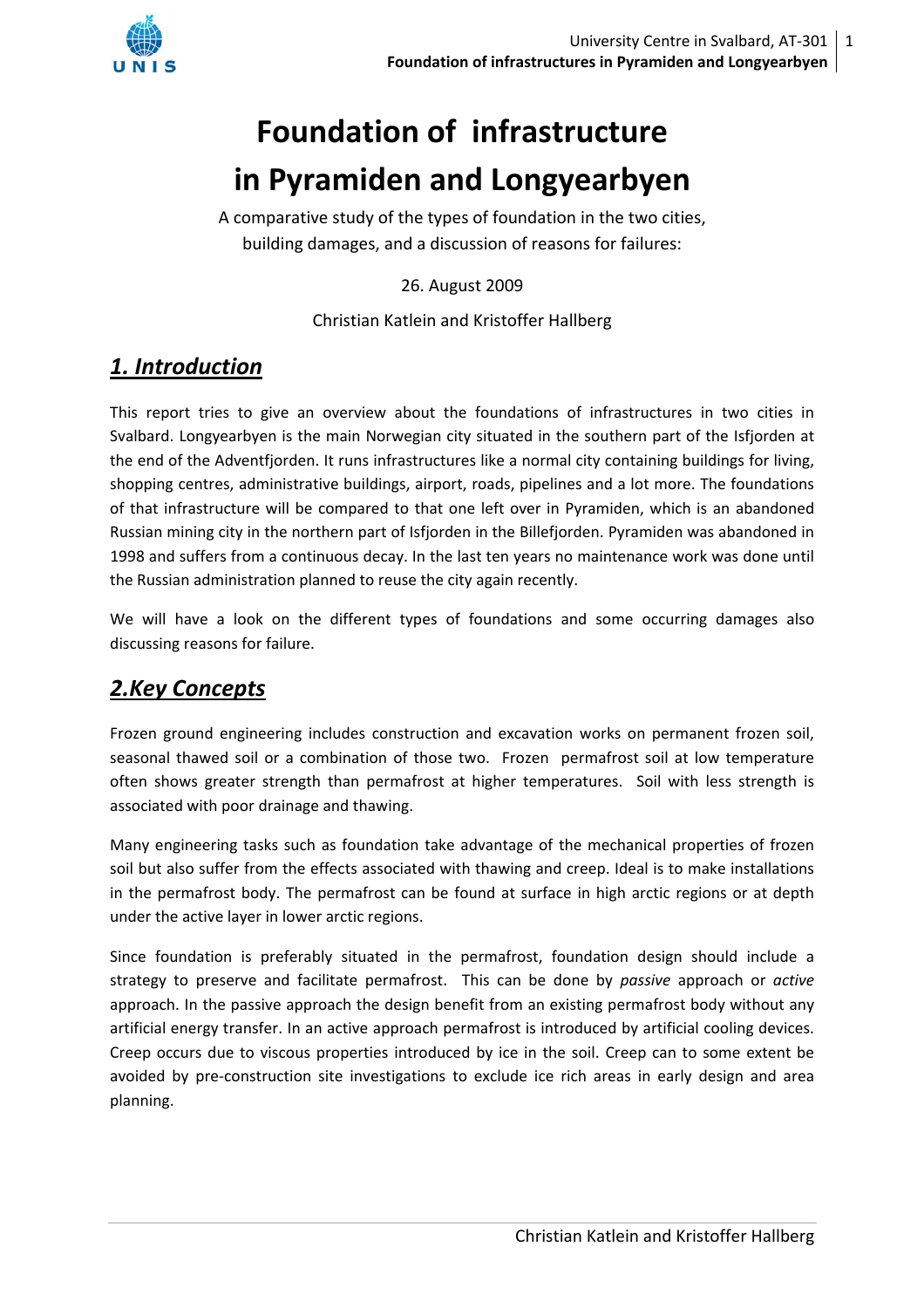

## *2. Type of Buildings*

A short look to both of the cities reveals great differences in the types of buildings. Generally the buildings in Pyramiden are much taller than in Longyearbyen. Housing in Pyramiden consists of several huge brick-buildings with up to four storeys, whereas most people in Longyearbyen live in smaller apartment houses or barracks with mostly only two storeys. Another big difference is the fact that almost all buildings in Longyearbyen are made out of wood instead of the brick and concrete constructions in Pyramiden. This also applies to the bigger public buildings. In both cities there are exceptions from these guidelines.

Wood might be a better construction material for permafrost regions due to its flexibility, lower thermal conductivity and smaller density, placing smaller loads on the permafrost soil compared to bricks and concrete.



**Picture 1.1** Brick-buildings for housing in Pyramiden **Picture 2.2** Wooden houses in Longyearbyen

### *3. Type of foundations*

The different infrastructures in Longyearbyen and Pyramiden are placed on specialized permafrost foundations. But like the types of buildings also the foundation construction varies a lot between both settlements.

### *5.1. Piled foundations*

In both cities most of the buildings are placed on Piles. The main difference is, that the piles in Pyramiden are made of concrete mounted into a hole in permafrost, while most of Longyearbyen is placed on wooden piles hammered deep into the permafrost. They reach much deeper than the thickness of the active layer (down to 6‐8m) and therefore are supported by enough adfreeze bonding. As well as in Pyramiden there are also in Longyearbyen some different forms of piles, e.g. steel or concrete piles.

Piled foundations keep the building away from the active layer and reduce the influence by the heat of the building. The air can circulate freely under the building to improve isolation between building and soil. Furthermore piled foundations offer good bearing capacities even in the permafrost.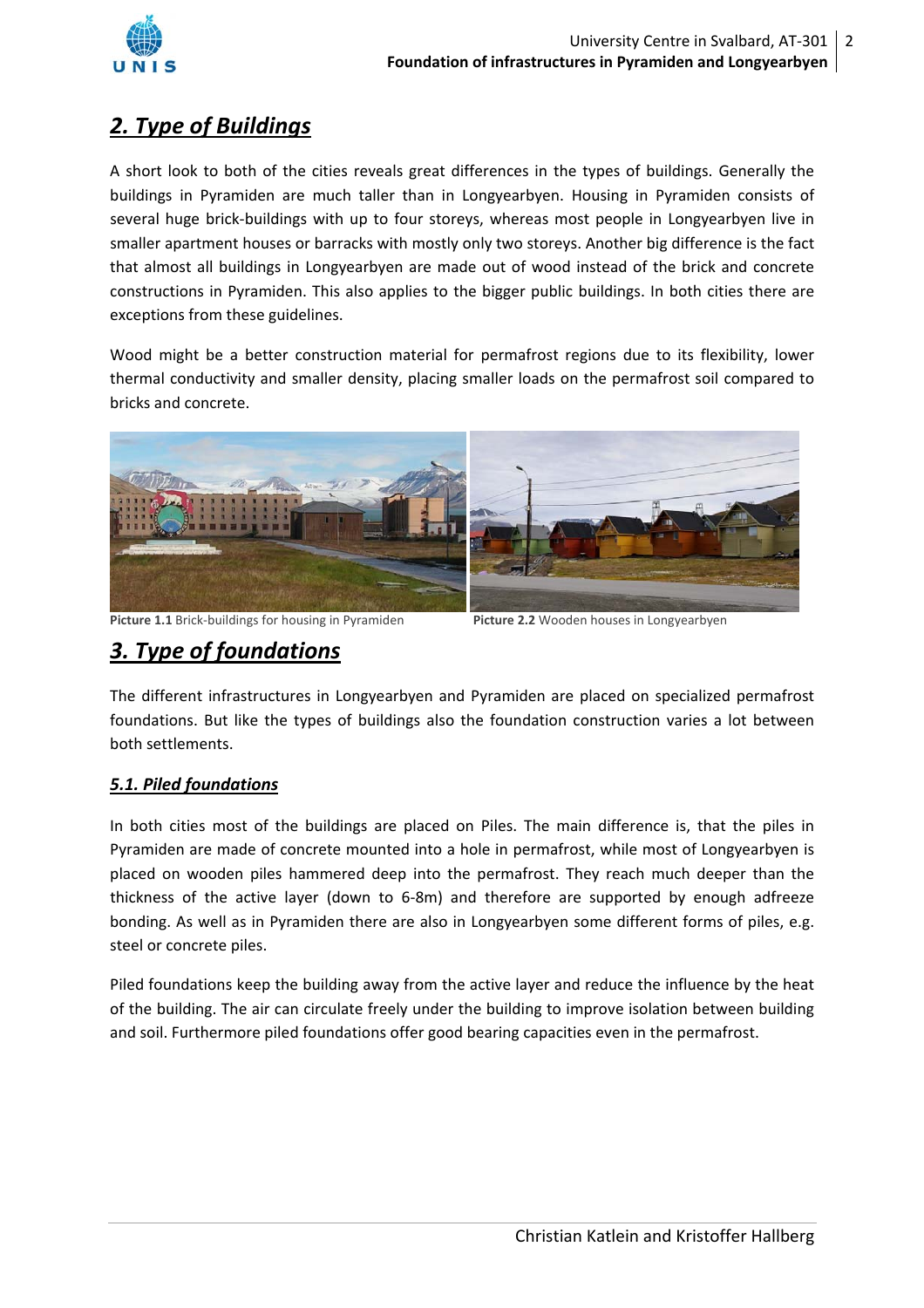



**Picture 5.1** Building on wooden piles in Longyearbyen **Picture 5.2** Concrete Piles used for foundations in Pyramiden



**Picture 5.3** Hotel in Pyramiden on concrete piles **Picture 5.4** Construction site with wooden pile

foundations in Longyearbyen

#### *5.2. Slab foundations*

Another technique is used for several public buildings (Shopping centre, town hall) in Longyearbyen and at least one building in Pyramiden (Headquarter of the mining company). These slab foundations support buildings with not more than 2 storeys. These foundations have a concrete slab on the bottom of the active layer, which is directly supported by the permafrost. These slab foundations need to be cooled because of the thermal impact of the building to the permafrost. Melting of the permafrost would lead to creep and settlement, which weakens the building or even leads to failure.







**Picture 5.5** Næringsbygget in Longyearbyen **Picture 5.6** Shopping centre with slab foundation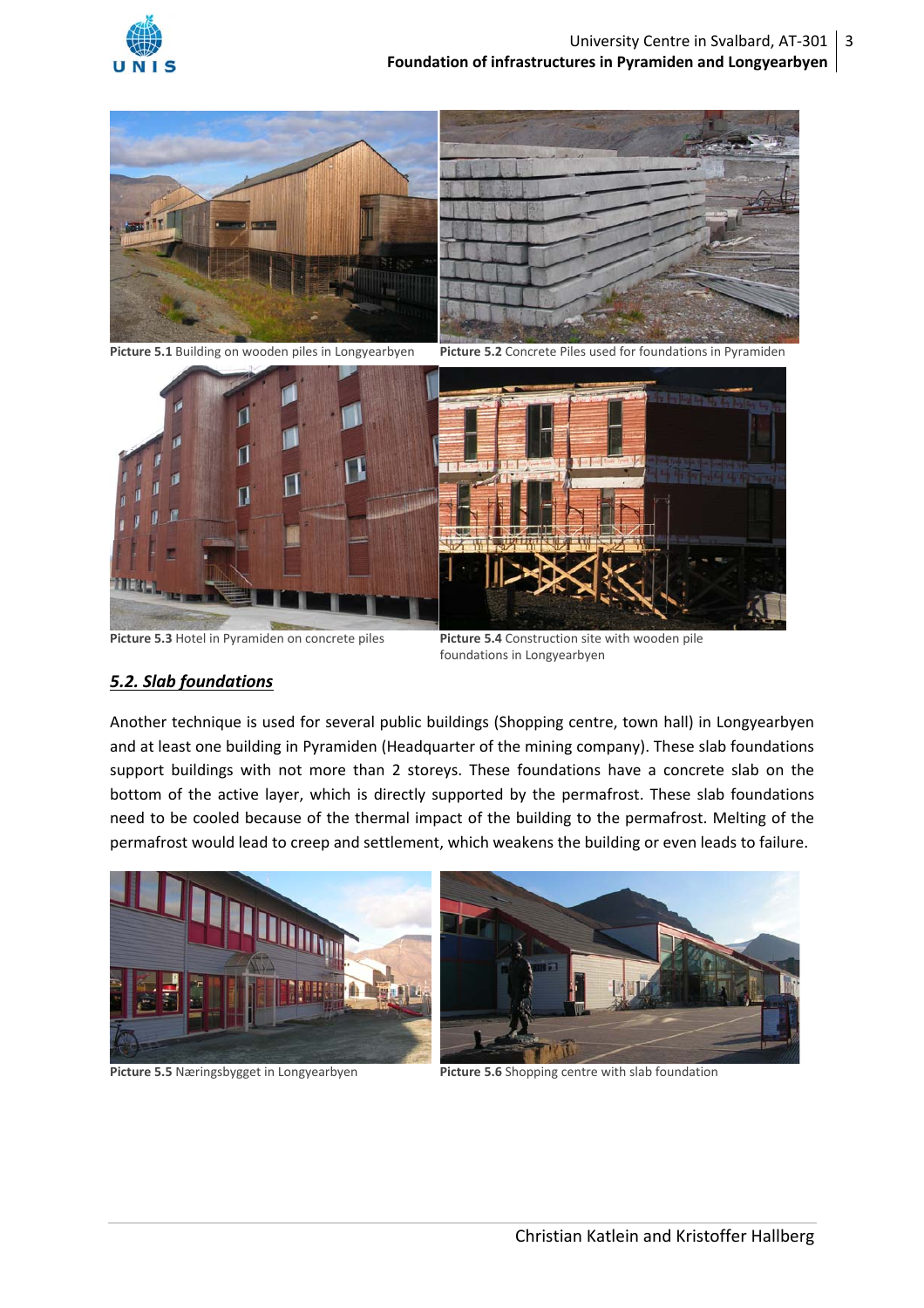

#### *5.3. Simple foundations*

Few minor infrastructures in Longyearbyen and several wooden houses in Pyramiden are just built on top of the active layer. This technique is suitable for buildings where deformations due to settlement are not so important because of the function of the building. In Longyearbyen and Pyramiden wood is used as building material for such foundations.

On the other hand those simple foundations on the permafrost can easily be maintained and adjusted to settlements and permafrost creep. In Pyramiden these foundations can be found in a combination with piled foundations on some wooden residential buildings on the main place.



**Picture 5.7** Combined Foundation of residential building **Picture 5.8** Storage building on wooden pillars (Pyramiden)

#### *5.4. Refrigerated foundations*

Large buildings introduce a lot of warmth into the ground. Thawing of permafrost can lead to big damages. Therefore the foundations of many large buildings are refrigerated. This can be solved in several ways: Active and controlled cooling of the concrete piles (old UNIS-building) or of the concrete slab; Passive systems like the headquarter building in Pyramides<sup>5</sup>.

For active cooling of a slab foundation, the lower part of the concrete slab is refrigerated down to ‐10 C by cooling pipes and insulated from the upper part of the building. These systems require electricity and are therefore not common in Longyearbyen due to the small capacities of the power plant. Passive systems don't need any electricity but still at least yearly maintenance to work. Cooling liquids can pose a high environmental risk and can lead to permafrost thawing when leaking out of the system. Another possibility is cooling by air ventilation through pipes in the foundation (Waste depot in Longyearbyen).



#### **Picture 5.9**

Coal company Head‐ quarter Building in Pyramiden with passive re-frigeration not maintained for 10 years. The building already needed some steel support beams during its active period.

**Picture 5.10** Slab foundation of the new cultural house in Longyearbyen during the construction. Cooled concrete slab below the thick insulation and building foundation.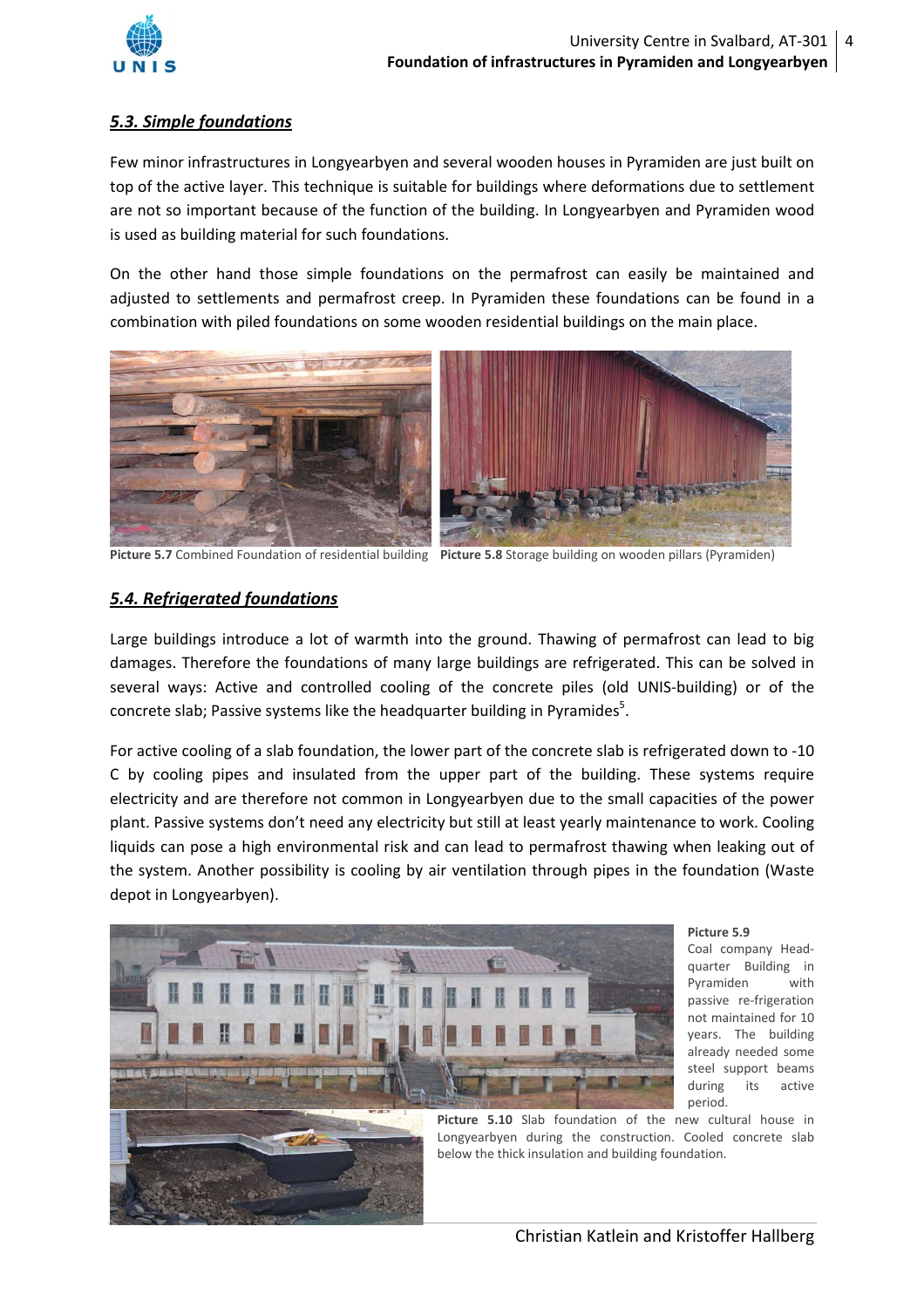

### *6. Roads*

Roads in Longyearbyen and Barentsburg are not constructed in a special way to withstand the permafrost forces. Proper foundation is in Longyearbyen compensated by permanent maintenance of the roads. Roads consist of a gravel filling of about 1 or 2 metres covered by asphalt (in Longyearbyen) or concrete (in Pyramiden). They are well exposed to erosion, which has led to total failure due to a lack of maintenance in some roads in Pyramiden. Fillings try to keep the ground below frozen to avoid settlements

Permafrost thaws near pipelines and along the roadsides, due to the snow insulation during winter and water intrusion leading to settlement, dipping lightposts and cracks in the road.



**Picture 6.1** Street damaged by the Bertilriver in Pyramiden **Picture 6.2** Street in Longyearbyen with dipping Lightpoles

### *7. Pipelines*

Pipelines pose a threat to frozen grounds. Heat from the pipelines thaws permafrost even through some insulation. Therefore all pipelines in Pyramiden are lifted from the ground on piles. In former times this was the same in Longyearbyen too, but many pipelines in Longyearbyen have been moved below the soil, being an obstacle for traffic and the nice appearance of the town.

In Longyearbyen the underground pipelines are buried in the active layer either directly with lot of insulation or within a bigger plastic tube allowing some ventilation for cooling. Leaking pipelines introducing steam or water into the permafrost can lead to severe thaw of permafrost.



**Picture 7.1** Pipeline on concrete piles in Pyramiden **Picture 7.2** Underground pipeline next to a pipeline on wooden piles in Longyearbyen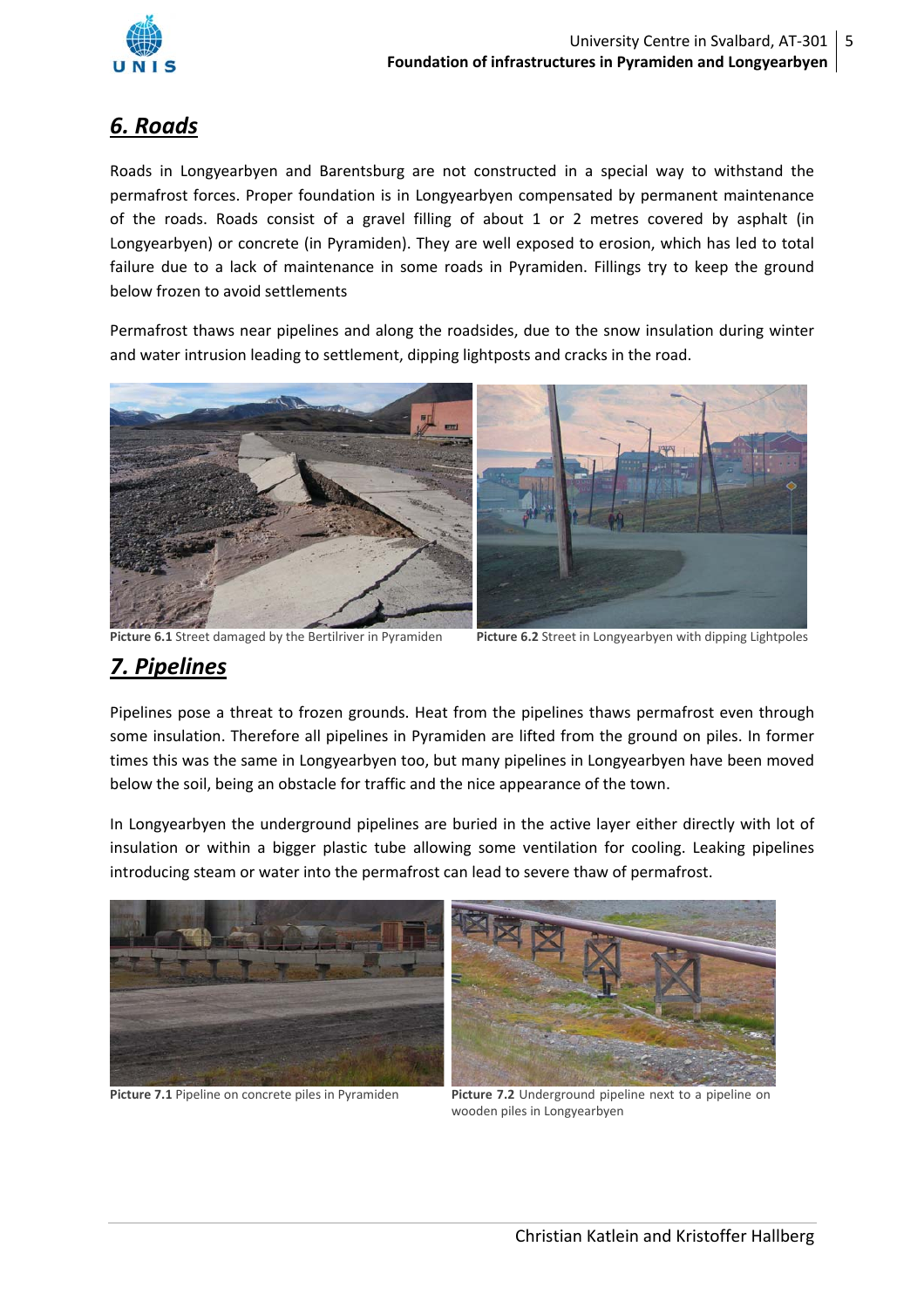

### *8. Damage*

In both cities we can observe several damages in the structures because of changes in the permafrost conditions or wrong foundations. In Longyearbyen there is not so much damage because of the ongoing maintenance work, which Pyramiden was lacking during the last ten years.

#### *8.1. Permafrost creep and settlements*

When a load is placed on permafrost ground, the elastic properties of ice lead to settlements. If the design of the building foundation is correct this primary creep can be compensated by the design of the foundation either by structural strength or possibilities for adjustment.

If there is more settlement than expected, the structure fails. In Pyramiden you can see several Houses with large cracks caused by differential settlements in different parts of the foundation just after the construction period.





**Picture 8.1** Cracks due to primary creep in Pyramiden **Picture 8.2** Lateral creep dips the firehouse in Pyramiden

#### *8.2. Thawing Permafrost*

Another important reason for structure failure is thawing of permafrost. There can be several reasons for permafrost to thaw: Accidential insertion of water, steam or cooling agents can seriously change the permafrost conditions under a foundation. Heat impact from the builduings as well as the climate change also affects the thaw‐depth and might inccrease the thickness of the active layer. This can result in a loss of bearing capacity and the stability of foundations. Shallow footings might loose their support and piled foundations loose bearing capacity due to less adfreeze bonding or might even be liftet up by frostjacking, if the piles are designed too short (6m-piles below the SAS-Hotel in Longyearbyen are lifted up).

A thicker active layer also amplifies the impact of lateral creep velocities towards the piles resulting in dipping foundations. When thawing of permafrost is recognized it is unluckily not so simple just to freeze it again, because frost heave could continue to damage the structures. Therefore one of the engineering goals is to keep the Permafrost in the state which it was in during the construction of the Building.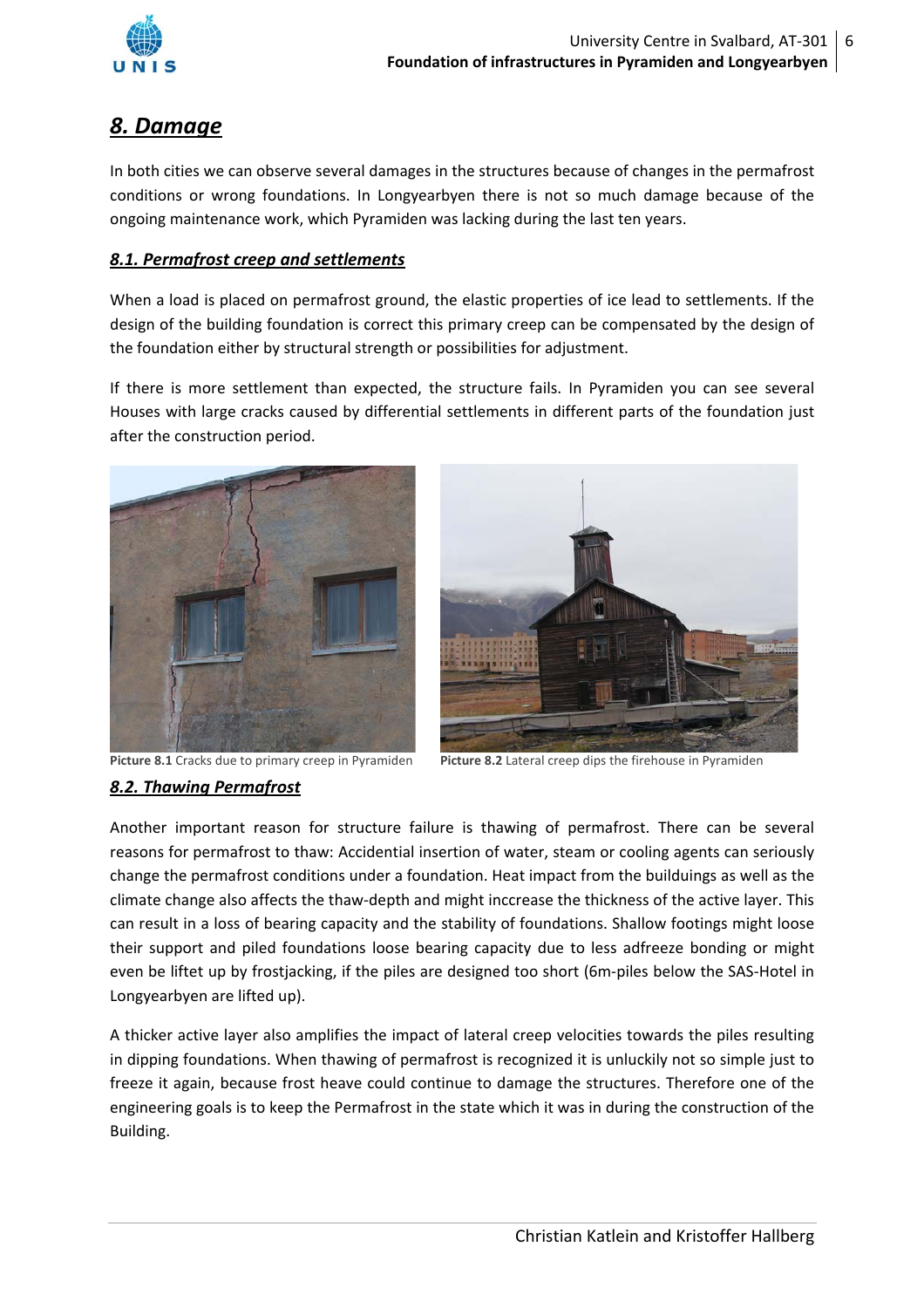



 **Picture 8.3 (left)** River running into the foundation and leading to structural damage of the Madhouse in Pyramiden <sup>2006</sup> **Picture 8.4 (right)** A leaking pipeline thaws permafrost and leads to massive settlement next to Næringsbygget in Longyearbyen (Picture A. Instanes)

#### *8.3. Lack of maintainence, exceeded lifetime or design errors*

Some damages can be coupled to site specific condition and to liberate design as the SAS hotel in Longyearbyen. The hotel rest upon a standard foundation of piles 6-8 m deep, however the site is under the influence of historical and or present sea level. Salt in the pore water decrease freezing point hence reduces the ad freeze bounds. More extensive site investigation and more conservative design may have rendered a solid durable foundation.

Buildings are expected to experience settlements and damages after construction. In the design the magnitude of these changes within a certain time (the building life time) are estimated and somewhat compensated for or within the flexibility of the selected construction material. However the settlement continues if buildings are kept after the calculated lifetime. In such cases the construction facing settlements that most likely will exceed the settlements estimated for the design life and consequently failures and rapture of construction is frequent. This is the case for many of the buildings in Pyramiden but also in Longyearbyen where old buildings often are protected as cultural heritage.

#### *8.4. Example: Kindergarden inPyramiden*

The building of the kindergarden in Pyramiden shows strong damage. It seems to be based on shallow footings which experienced differential settlements between several pillars. The greatest damage can be found at the southeast corner of the building, where the pillars settled far more than the rest of the building.



The green grass on the eastern side of the building

**Picture 8.5** Kindergarden in Pyramiden with differential settlements

indicates a very wet area of Permafrost with less bearing capacity and even probably more insulating snow deposit thawing permafrost. Some pipelines leaving the building at that corner might also be a reason for permafrost thawing, reduced bearing capacity and differential settlements causing damage to the building. This damage is related to a lack of maintenance work in the last ten years.

Cracks occur at the weak points of the structure, for example in window corners.